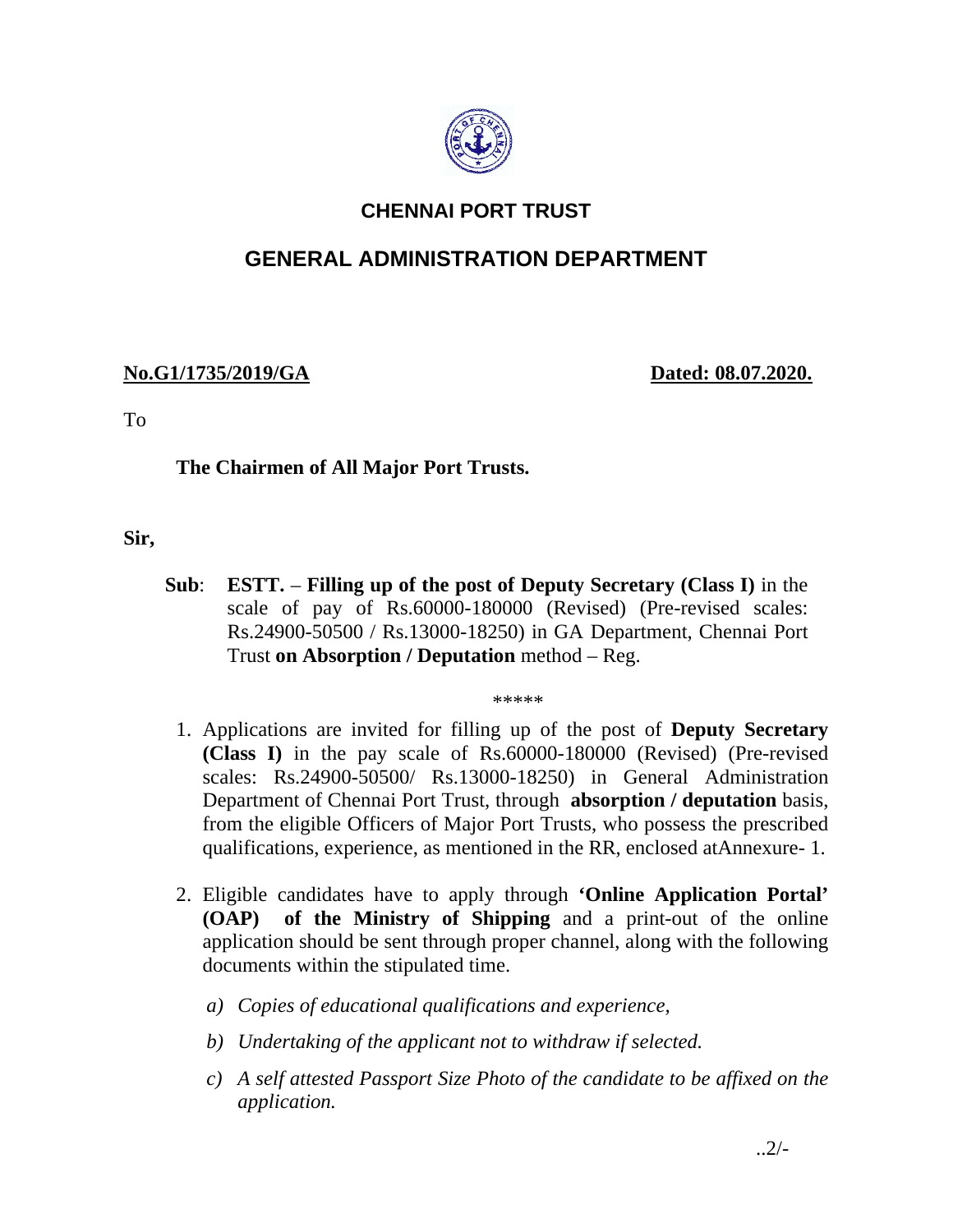- 3. Ports have to forward the applications of suitable and willing Officers who satisfy the requirements, along with the following documents, so as to reach **SECRETARY, CHENNAI PORT TRUST, RAJAJI SALAI, CHENNAI** – 600001, **on or before 10 .08.2020** :
- *(a) Photocopy of ACRs of the applicant for the last 5 years duly attested by an officer, not below the rank of Deputy Head of Department, on each of the page,*
- *(b) No Objection Certificate of respective Port Trust.*
- *(c) Vigilance / Administrative Clearance of the Officer in the proforma prescribed at Annexure – 2.*
- *(d) The veracity of the University Certificates and the recognition of the Degree obtained by the applicant may be ensured and certified.*
- *(e) If ACR for a particular year/period is not available, a certificate to that effect should be enclosed.*
- *(f) If any major or minor penalty has been imposed on the applicant during the last 10 years, the details of the disciplinary case leading to such penalty, along with necessary documents, have to be sent.*
- 4. The Officer selected for the above post will be appointed on **absorption / deputation** basis and will be governed by the terms and conditions, prescribed by the Central Government.
- 5. The crucial date for determining the eligibility is the last date of receipt of applications, i.e. **10.08.2020.** Applications received through proper channel will only be considered. Applications received after the last date / without ACRs / without enclosures, etc, will not be considered.
- 6. The applications duly forwarded within the due date shall only be considered. Hence the Port Trusts are requested to forward the applications with complete details, so as to reach the undersigned **on or before 10.08.2020.**
- 7. The Circular along with Annexures is also available on our Website www.chennaiport.gov.in.

Yours faithfully, **Sd/- SECRETARY 08.07.2020** 

#### **Copy to:**

| <b>1. The Secretary to the Govt. of India</b> , Kind Attn: <b>Shri Sandeep Gupta, Director</b> Ministry of Shipping, Ports Wing $\begin{array}{c}\n\text{(w.r.t. Ministry letter No.I-26/2/2017-New Delhi 110 001.}\n\end{array}$ |                                                                              |
|-----------------------------------------------------------------------------------------------------------------------------------------------------------------------------------------------------------------------------------|------------------------------------------------------------------------------|
|                                                                                                                                                                                                                                   |                                                                              |
|                                                                                                                                                                                                                                   |                                                                              |
| 2. Sr.Dy.Director (EDP)/ ChPT                                                                                                                                                                                                     | - with a request to post the Circular alongwith<br>Annexures in the Website. |
| 3.All HODs of ChPT                                                                                                                                                                                                                | - with a request to circulate among the Officers<br>of Chennai Port Trust.   |

Encl.: *1. Annexure – 1. Copy of the Recruitment Rules for the post 2. Annexure –2. Proforma for Vigilance / Administrative Clearance*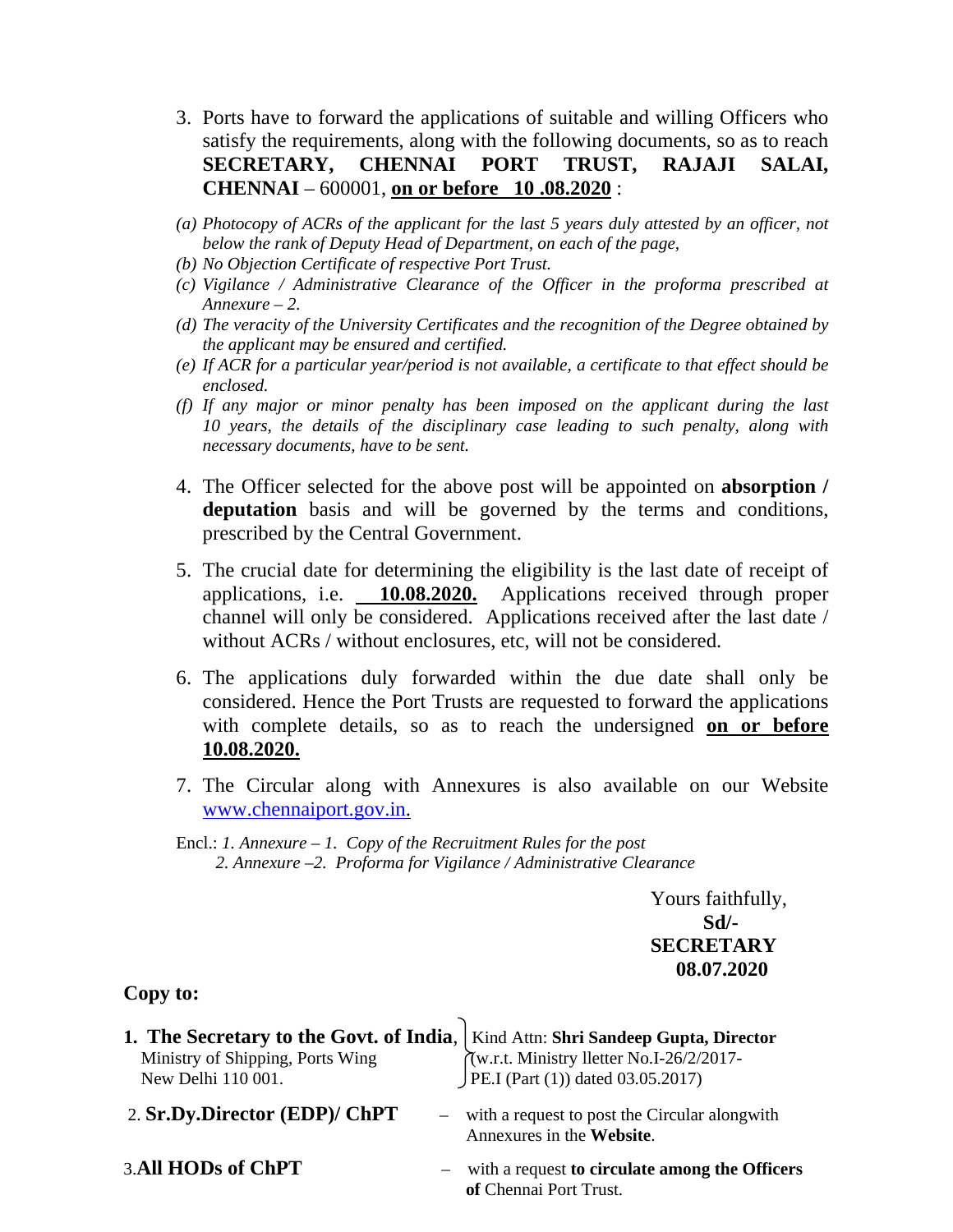| SI.<br>No. | Name of the<br>Post | No.<br>of<br>posts | Classi-<br>fication | Scale of<br>Pay<br>(Rs.) | Whether<br><b>Selection</b><br>or Non-<br><b>Selection</b> | Upper<br>Age<br>limit<br>for<br>direct<br>recruit-<br>ment<br>(in<br>years) | <b>Educational and other</b><br>qualifications<br>prescribed for direct<br>recruitment                                                                                                                                                                                                                                                                                                                                                                                                                                             | Whether<br>(a) age<br>(b) Educational<br>qualifications<br>(c) experience<br>for direct<br>recruits will<br>apply in the<br>case of<br>promotion /<br>absorption /<br>deputation | Period<br>of<br>Proba-<br>tion (in<br>years) | Method of<br>recruitment<br>(whether by<br>direct<br>recruitment or<br>by promotion /<br>absorption /<br>deputation) | In case of promotion /<br>absorption / deputation,<br>grades from which it<br>should be made                                                                                                                                                                                                                                                                                                                                                                                                                                                                                                                                                                                                                                                                 | <b>Remarks</b>                                                                                                                                                                                                 |
|------------|---------------------|--------------------|---------------------|--------------------------|------------------------------------------------------------|-----------------------------------------------------------------------------|------------------------------------------------------------------------------------------------------------------------------------------------------------------------------------------------------------------------------------------------------------------------------------------------------------------------------------------------------------------------------------------------------------------------------------------------------------------------------------------------------------------------------------|----------------------------------------------------------------------------------------------------------------------------------------------------------------------------------|----------------------------------------------|----------------------------------------------------------------------------------------------------------------------|--------------------------------------------------------------------------------------------------------------------------------------------------------------------------------------------------------------------------------------------------------------------------------------------------------------------------------------------------------------------------------------------------------------------------------------------------------------------------------------------------------------------------------------------------------------------------------------------------------------------------------------------------------------------------------------------------------------------------------------------------------------|----------------------------------------------------------------------------------------------------------------------------------------------------------------------------------------------------------------|
| (1)        | (2)                 | (3)                | (4)                 | (5)                      | (6)                                                        | (7)                                                                         | (8)                                                                                                                                                                                                                                                                                                                                                                                                                                                                                                                                | (9)                                                                                                                                                                              | (10)                                         | (11)                                                                                                                 | (12)                                                                                                                                                                                                                                                                                                                                                                                                                                                                                                                                                                                                                                                                                                                                                         | (13)                                                                                                                                                                                                           |
|            | Deputy<br>Secretary | $\overline{1}$     | Class I             | 13000-<br>350-<br>18250  | <b>Selection</b>                                           | 40                                                                          | <b>Essential:-</b><br>(i) A degree from a<br>recognized<br>university.<br>(ii) Nine years<br>experience in<br>executive cadre in<br>the field of General<br>Administration,<br>Personnel, Industrial<br>Relations, etc., in an<br>Industrial /<br>Commercial / Govt.<br>Undertaking.<br>Desirable:-<br>Post Graduate<br>Degree/Diploma in<br>Personnel<br>Management /<br>Industrial Relations /<br>Social Work / Labour<br>Welfare or allied<br>subjects or Degree<br>in Law from a<br>recognized<br>University /<br>Institution. | $(a)$ No<br>$(b)$ Yes<br>$(c)$ No                                                                                                                                                | $\overline{2}$                               | By promotion<br>failing which<br>by absorption /<br>deputation,<br>failing both by<br>direct<br>recruitment.         | Promotion from<br>Sr.Assistant<br>Secretary/Sr. Welfare<br>Officer in the scale of<br>pay of Rs.10750-<br>16750 with 4 years<br>regular service in the<br>grade failing which<br>Sr.Asst Secv/ Sr.<br>Welfare Officer in the<br>scale of pay of<br>Rs.10750-16750 with<br>2 years regular service<br>in the grade and a<br>combined regular<br>service of 9 years in<br>the scales of pay of<br>Rs.10750-16750 &<br>Rs.9100-15100 in the<br>respective discipline of<br>General Admn. Deptt.<br>Absorption/ deputation<br>will be of officers<br>holding analogous<br>posts or post of<br>Sr.Asst.<br>Secretary/Sr.Welfare<br>Officer in the scale of<br>pay of Rs.10750-<br>16750 with 4 years<br>regular service in the<br>grade in a Major Port<br>Trust. | Existing post of<br>Sr.Dy. Secy / Chief<br><b>Public Relations</b><br>Officer in the scale<br>of pay of Rs.13000-<br>18250 will be<br>redesignated as<br>Dy.Secy in the scale<br>of pay of Rs.13000-<br>18250. |

### RECRUITMENT RULES FOR THE POST OF DEPUTY SECRETARY [CLASS-I] IN THE GENERAL ADMINISTRATION DEPARTMENT